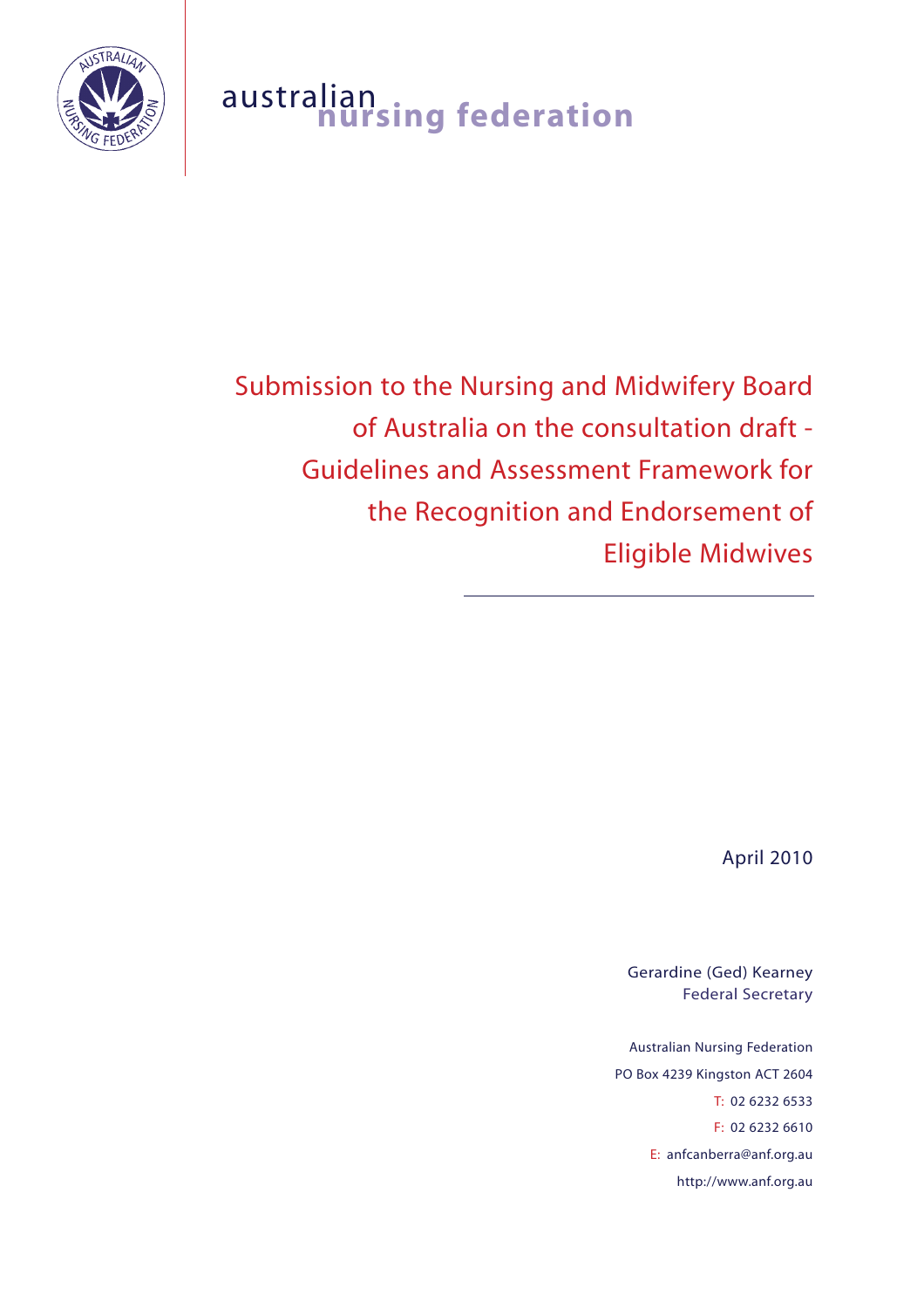#### 1. Introduction

The Australian Nursing Federation (ANF) was established in 1924. The ANF is the largest industrial and professional organisation in Australia for nurses and midwives, with Branches in each State and Territory of Australia.

The core business for the ANF is the professional and industrial representation of our members and the professions of nursing and midwifery.

With a membership of over 175,000 nurses and midwives, members are employed in a wide range of enterprises in urban, rural and remote locations in both the public and private health and aged care sectors.

The ANF participates in the development of policy relating to: nursing and midwifery practice, professionalism, regulation, education, training, workforce, and socio-economic welfare; health and aged care, community services, veterans' affairs, occupational health and safety, industrial relations, social justice, human rights, immigration, foreign affairs and law reform.

The ANF is pleased to provide comment to the national consultation being undertaken by the Nursing and Midwifery Board of Australia (NMBA) in relation to the draft document - *Guidelines and Assessment Framework for the Recognition and Endorsement of Eligible Midwives and draft Registration standard for endorsement of midwives as eligible midwives.* 

Of the 245,491 registered nurses in Australia in 2007, 52,374 were authorised as midwives, with 18,200 identifying as having a primary work place of midwifery.<sup>1</sup> Within the membership of the ANF there are approximately 11,000 midwife members. We therefore have a genuine interest in professional, industrial and regulatory issues pertaining to midwives.

#### 2. Registration standard for endorsement of midwives as eligible midwives

#### **Requirements**

The requirement to acquire an additional 20 hours per year of continuing professional development relating to the continuum of midwifery care is excessive. The Nursing and Midwifery Board of Australia (NMBA) Continuing Professional Development (CPD) standard requires that registered nurses and midwives who hold scheduled medicines endorsements or endorsements as nurse or midwife practitioners under the National Law must complete at least 10 hours per year in education related to their endorsement. The requirement for CPD in the proposed *Registration standard for endorsement of midwives* as eligible midwives should be consistent with the approved NMBA CPD standard. There is no reasonable argument for more than the minimum of 10 hours to be required.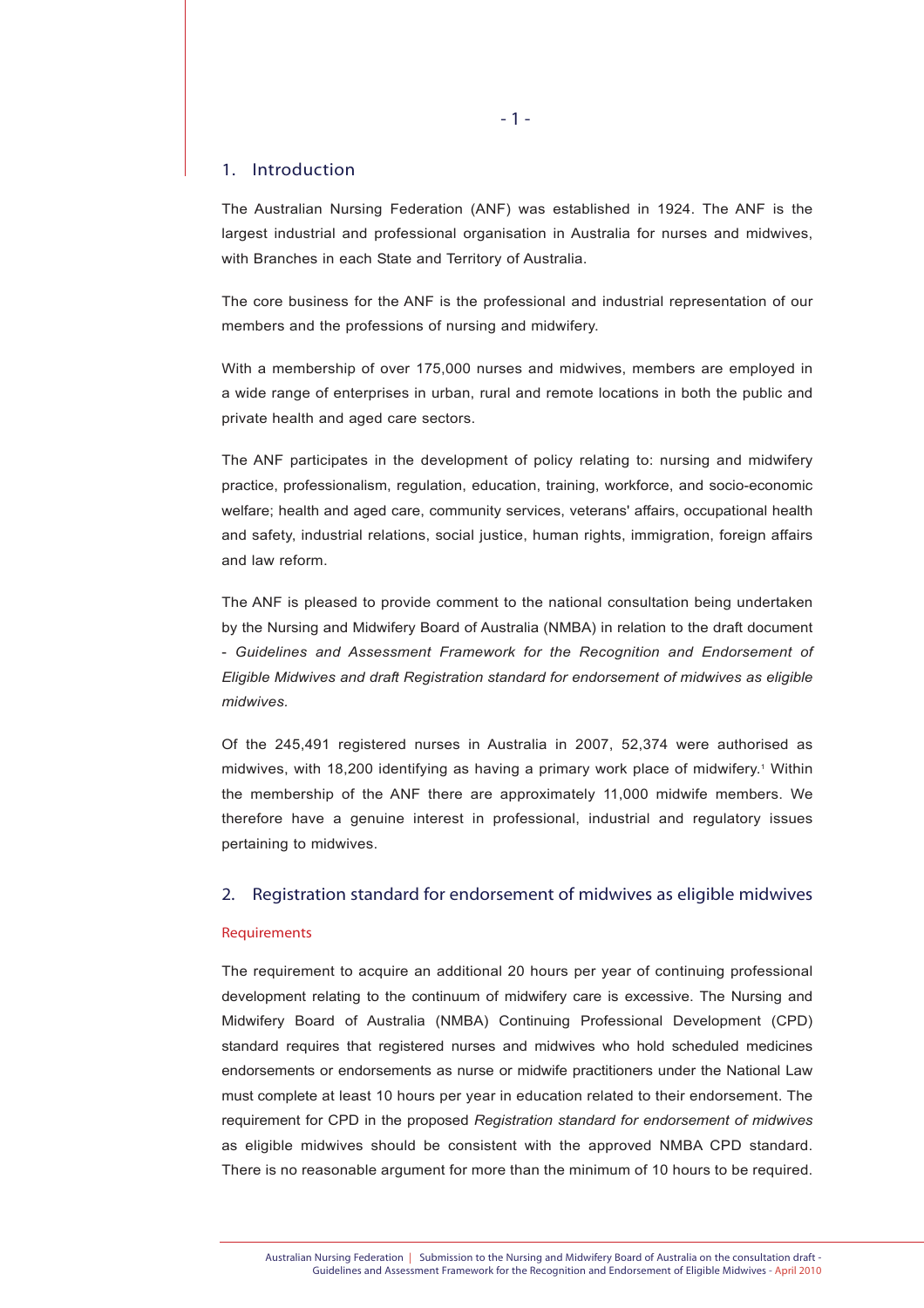#### Definitions - Approved program of study - third paragraph - suggested amendment in bold

... in the area of midwifery **medicines** prescribing and management and **to** meet the qualification requirements for accreditation through the NRAS and the Australian Quality Framework Higher Education Sector Accreditation.

#### Other requirements - suggested amendment:

Endorsed eligible midwives are expected to comply with any detailed guidelines issued from time to time... (remove 'on').

# 3. Guidelines and assessment framework for the recognition and endorsement of eligible midwives

#### 3.1 Qualification as an 'eligible midwife'

The final paragraph should indicate that: ...*an eligible midwife will have access to both the MBS and PBS to the extent they require this within the scope of their practice as eligible midwives consistent with the Drugs and Poisons legislation in their State or Territory.*

#### 3.2 Registration as a midwife in Australia

Paragraph 3 needs clarification. *'Close collaboration will be required with state and territory governments and nursing and midwifery registration boards to ensure competencies are consistent with registration requirements under the NRAS.'*

State and territory nursing and midwifery registration boards will not exist post 1 July 2010. If the intent is the post 1 July 2010 entity (that is the Boards in their winding up phase or the state and territory offices), then this should be stated, as they will have no regulatory powers post 1 July. Competencies - to which competencies is this referring? If this refers to the Australian Nursing and Midwifery Council (ANMC) National Competency Standards for the Midwife, these have had national applicability since their inception in the early 1990s.

It is suggested that for clarity it should state:

*Close consultation will be required with state and territory governments and nursing and midwifery state and territory offices to ensure requirements are consistent with the registration standards under the NRAS.*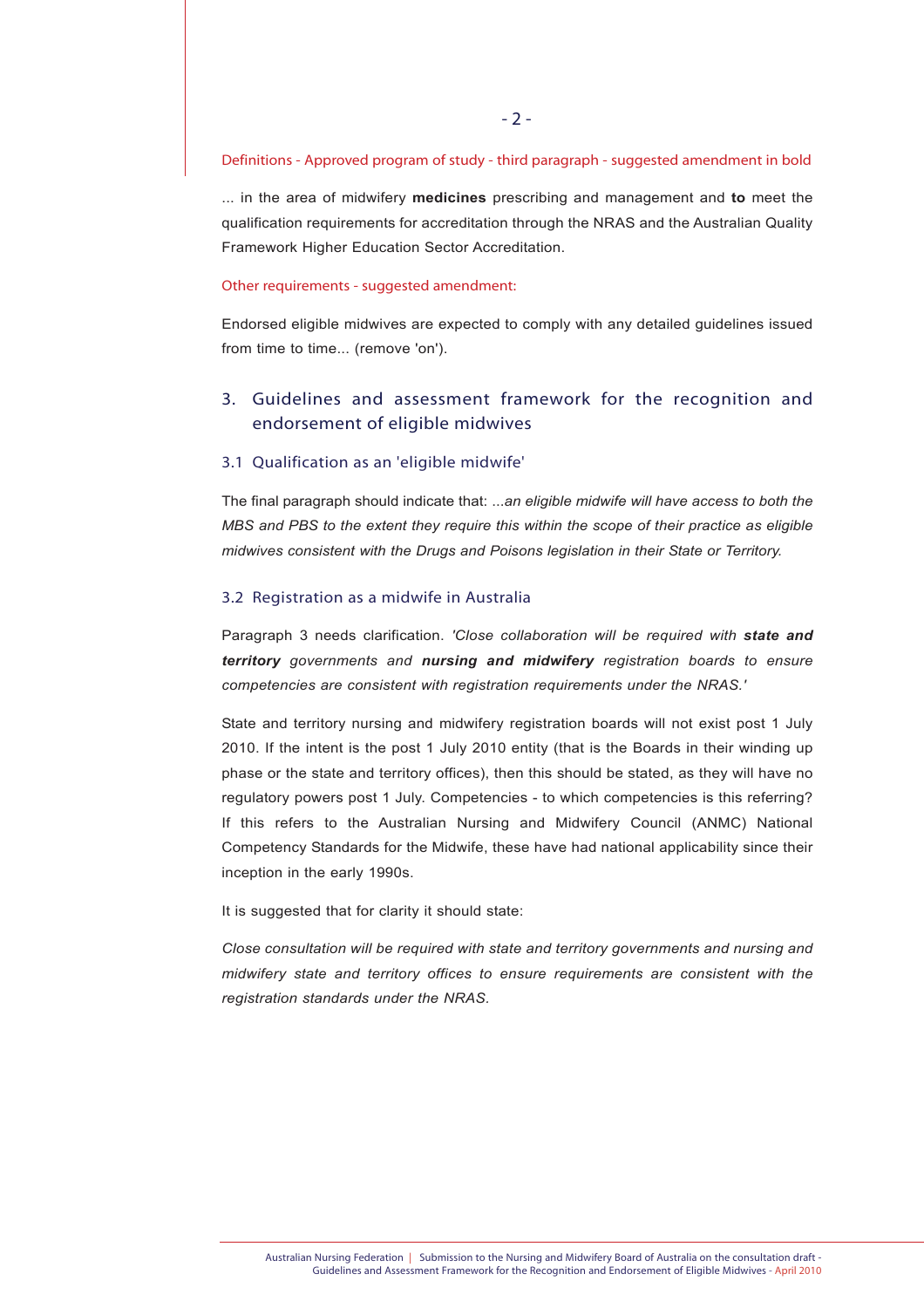## 3.3 Post-registration practice, professional practice review and ongoing professional development

#### Three years experience across the continuum of midwifery care

While this is supported, the promotion of caseload as the *holistic model of midwifery* and thus the preferred means of demonstrating adherence to this criterion, is unnecessary and unwarranted. Other models, such as team midwifery also promote holistic care. ANF has proposed and continues to recommend that the eligibility criterion with regard to years of experience should be: *3 years minimum post registration experience as a midwife in areas including antenatal, intra partum and postnatal care. The experience may be in a continuity of care model but this is not essential.*

Further, *a caseload of 30-40 women and their infants……*Such a caseload is generally considered close to full time, that is 1.0 EFT caseload, and so risks discriminating against midwives who, for family and other reasons, work part time. It also discriminates against midwives in rural and remote areas or in private practice where the caseload is affected by demographics, demand, impact of health services and other practitioners. If a minimum caseload is to be set, it needs to be realistic and achievable in a variety of settings.

If including infant care in this standard then the reference should just state *'and infants'* Many women may be admitted to a case load midwife but not all remain in the case load to allow the standard to refer specifically to their infants. Some women may develop a higher risk category and drop out of the caseload model.

Reference to the term 'rotation' should be amended to 'experience' with the sentence now reading: 'Clear evidence of experience in all areas of midwifery across the continuum will be required.' The focus should be on experience across the continuum of care not the model of midwifery care (caseload, case management, community-based or hospital-based).

#### Professional midwifery practice review

Professional midwifery practice review should not refer to assessment of competence of the midwife. Midwives undertaking an NMBA approved professional review program will do so to satisfy the Board that they have met the requirements for experience and recency of practice across the continuum of care. If the professional midwifery practice review assesses competence for practice then a midwife undertaking the review for the purposes of endorsement for eligibility and who is deemed not competent would then need to be reported to the NMBA. The professional review program, as defined in the Registration standard, is designed to review evidence of performance over time across the continuum of midwifery care not to assess competence.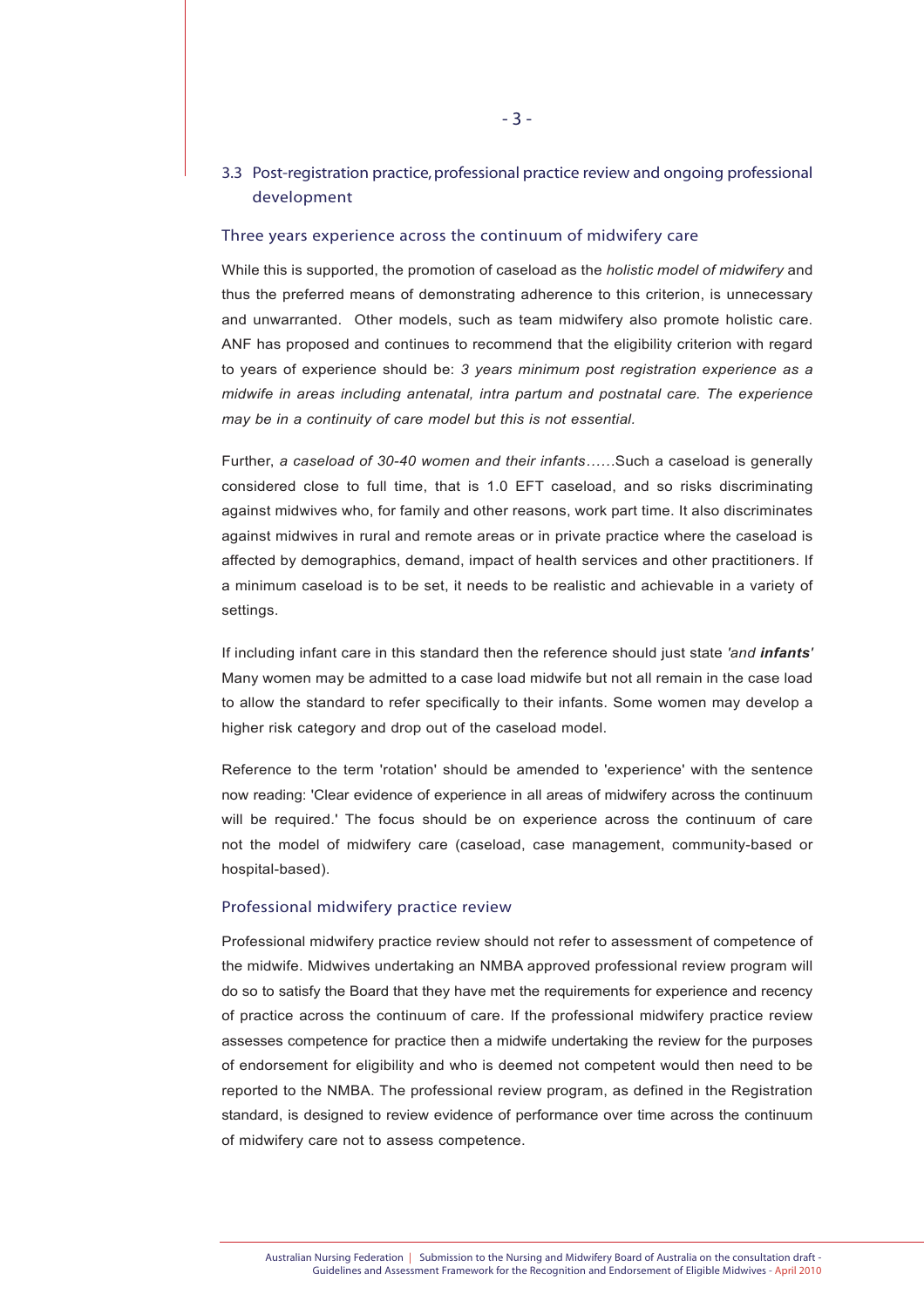#### Continuing professional development

As detailed earlier in relation to the *Registration standard for endorsement of midwives as eligible midwives,* the requirement to acquire an additional 20 hours per year of continuing professional development relating to the continuum of midwifery care is excessive. The Nursing and Midwifery Board of Australia (NMBA) Continuing professional development (CPD) standard requires that registered nurses and midwives who hold scheduled medicines endorsements or endorsements as nurse or midwife practitioners under the National Law must complete at least 10 hours per year in education related to their endorsement. The requirement for CPD in the proposed Registration standard for endorsement of midwives as eligible midwives should be consistent with the approved CPD standard. There is no reasonable argument for more than the minimum of 10 hours to be required.

#### Establishing competence across the continuum of midwifery care

Table 2 should be titled *Establishing experience and recency of practice across the continuum of midwifery care.*

The evidence section of Table 2 should not detail the requirements for self assessment and professional review. These details should be components of the approved professional midwifery review program. If the midwife has successfully completed the NMBA approved professional midwifery review program then why would an interview be required with the midwife for the Panel to discuss and test the evidence provided? Would this be a panel of the Board? Is there a process for appeal should there be a decision of the NMBA that the midwife does not meet eligibility requirements?

The three points under the middle column of Table 2 should state:

- 1. The midwife will make a statutory declaration they can demonstrate at least three years experience across the continuum of midwifery care, within the previous five years.
- 2. The midwife will provide evidence of successful completion of an NMBA approved professional midwifery review program.
- 3. The midwife will make a declaration they have participated in at least 10 additional hours per year of continuing professional development appropriate to practice across the continuum of midwifery care.

The end column of Table 2 should state that:

 $\sqrt{\phantom{a}}$  Adequate evidence is provided to satisfy NMBA of eligibility  $\blacktriangleright$  eligibility requirements met for this component for endorsement as an eligible midwife.

The evidence required should be stated here: signed declaration; professional midwifery review program completion certificate; portfolio of professional review; portfolio of CPD.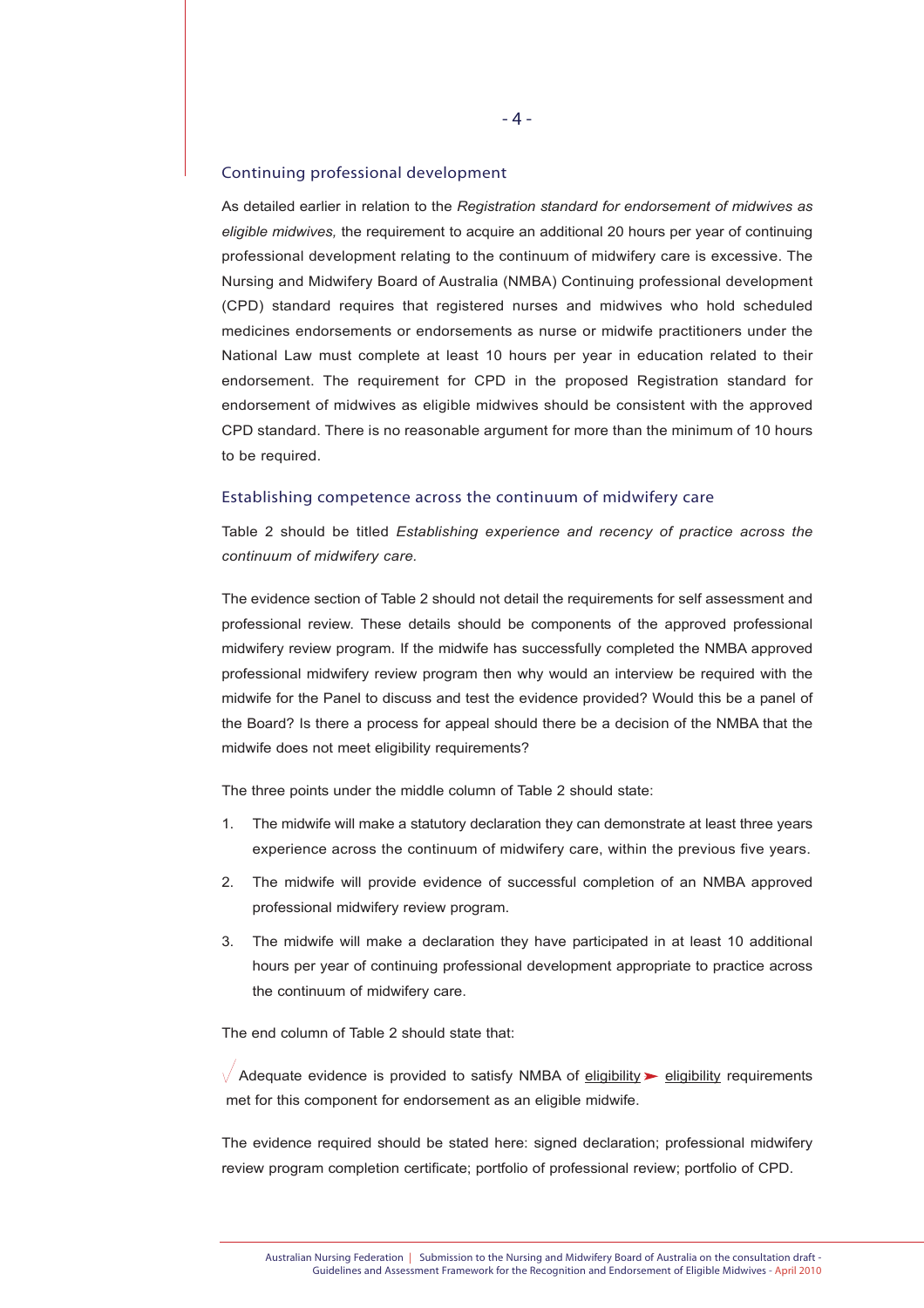X Inadequate evidence is provided - midwife does not meet NMBA requirements in relation to eligibility and reasons are provided to the midwife.

#### Transitional arrangements

This section should state that as the NMBA has not yet approved any professional midwifery practice review program, there are therefore no midwives who could, on 1 July 2010, meet this requirement, and that being the case, midwives who meet all other requirements for endorsement as an eligible midwife may apply for endorsement on the condition they will provide evidence of successful completion of a professional practice review by 31 October 2010.

The ANF is keen for accurate and detailed information to be relayed by the NMBA to the midwifery profession in relation to professional indemnity insurance requirements and provisions as soon as this information becomes available.

#### 3.4 Collaboration

The ANF understands that requirements for collaborative arrangements will be detailed in the Regulations accompanying the *Health Legislation Amendment (Midwives and Nurse Practitioners) Act 2010*. The requirement by the NMBA in this standard for signed completion of a statutory declaration indicating that the midwife will comply with collaboration requirements for eligible midwives is supported.

#### 3.5 Accredited program of study or equivalent - prescribing

Use of the terms 'medication' and 'drug' used in this section of the Guidelines should be amended to 'medicine'.

#### Essential course requirements

The first paragraph on page 11 should state:

In any program accredited and approved by the NMBA for the purpose of ensuring midwives have the appropriate qualifications for prescribing the following elements would be incorporated: ...

The Guidelines state that: Assessment may include portfolio, written examination and clinical experience. As the accredited and approved program will be assessing competence to prescribe then assessment must (not 'may') include clinical experience.

Accredited and approved programs for prescribing must articulate into a Masters of Midwifery qualification. It is the view of the ANF that all education and training should have qualification outcomes.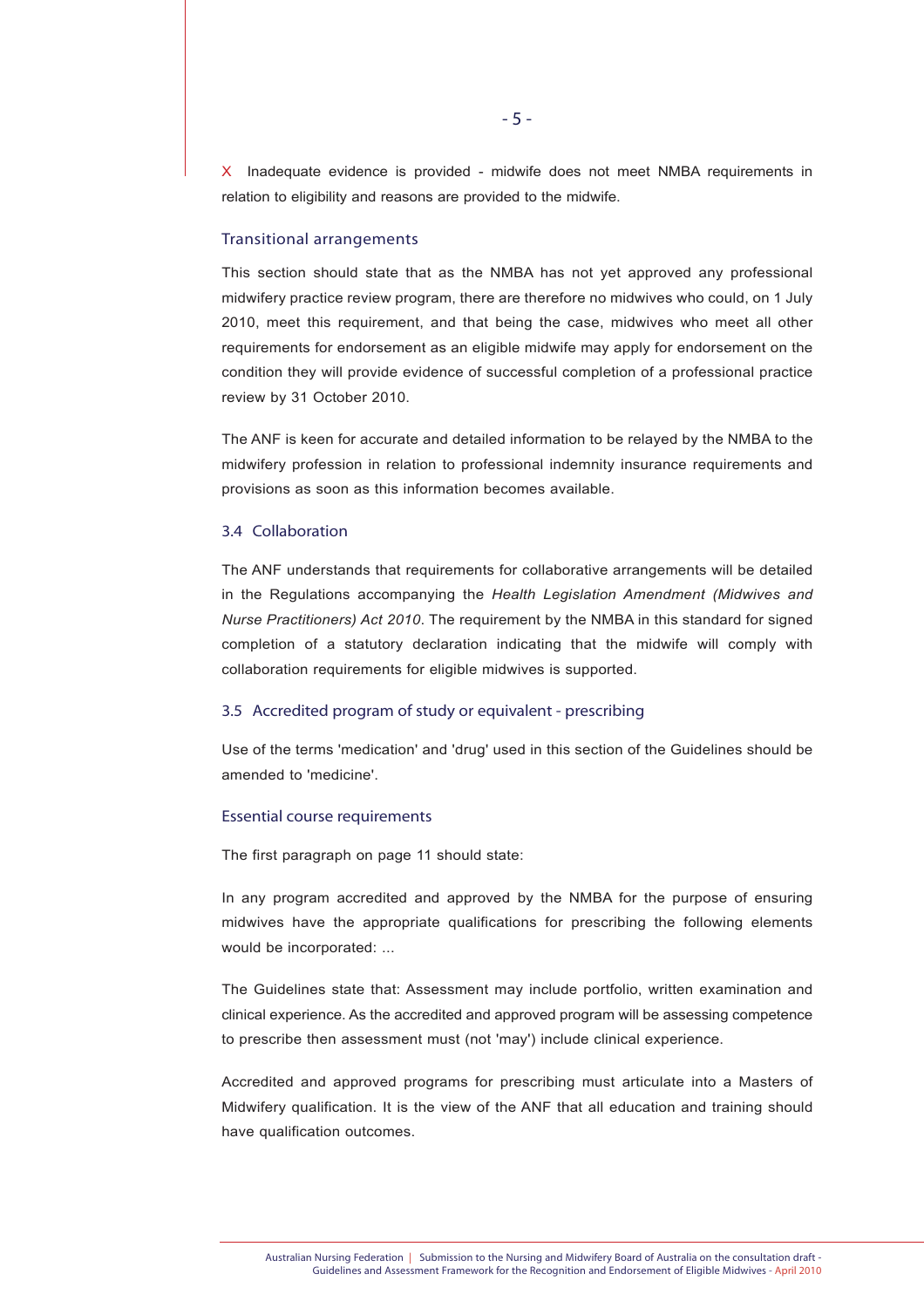#### 3.6 Transitional issues / Grandfather clause

The adoption of the term *grandfather* clause as a mechanism to allow midwives to become eligible without having completed a program of study (prescribing) is confusing. Grandfathering is about allowing an old/established rule or practice to continue while a new one is introduced. There is repetition of similar text under both the Transitional issues and Grandfather clause headings.

We recommend the text under the heading **Transitional issues** be rewritten to state:

*Registered midwives who meet all requirements for eligibility, with the exception of meeting the standard relating to the successful completion of an accredited and approved program, as determined by NMBA, or a program that is substantially equivalent to an approved program of study to support their endorsement for prescribing may make an undertaking to the NMBA that they will successfully complete such a qualification in 18 months.* 

*This will entail complying with conditions that require midwives to give an undertaking to the NMBA that they will take all reasonable steps to complete the program within 18 months of making that undertaking. The midwife will not prescribe medicines until the approved program has been successfully completed, and the NMBA notified. During this period the eligible midwife may seek access to the MBS.*

*In the event that the approved program is not undertaken, the midwife's eligibility will be revoked after 18 months.*

*This arrangement will operate until 1 July 2013.*

#### Accreditation of courses and approval by NMBA

The ANF concurs that there is an urgent need to accredit and approve prescribing programs for midwives. It is also imperative to minimise the cost of such programs. The Queensland RIPREN (rural and remote) as well as the sexual health endorsements which some midwives hold may also be considered suitable prescribing programs for midwives by the NMBA.

#### 4. Conclusion

The ANF, in consultation with the State and Territory Branches, has reviewed the proposed Registration standard for endorsement of midwives as eligible midwives and the draft Guidelines and Assessment Framework for the Recognition and Endorsement of Eligible Midwives to be applied by the Nursing and Midwifery Board of Australia.